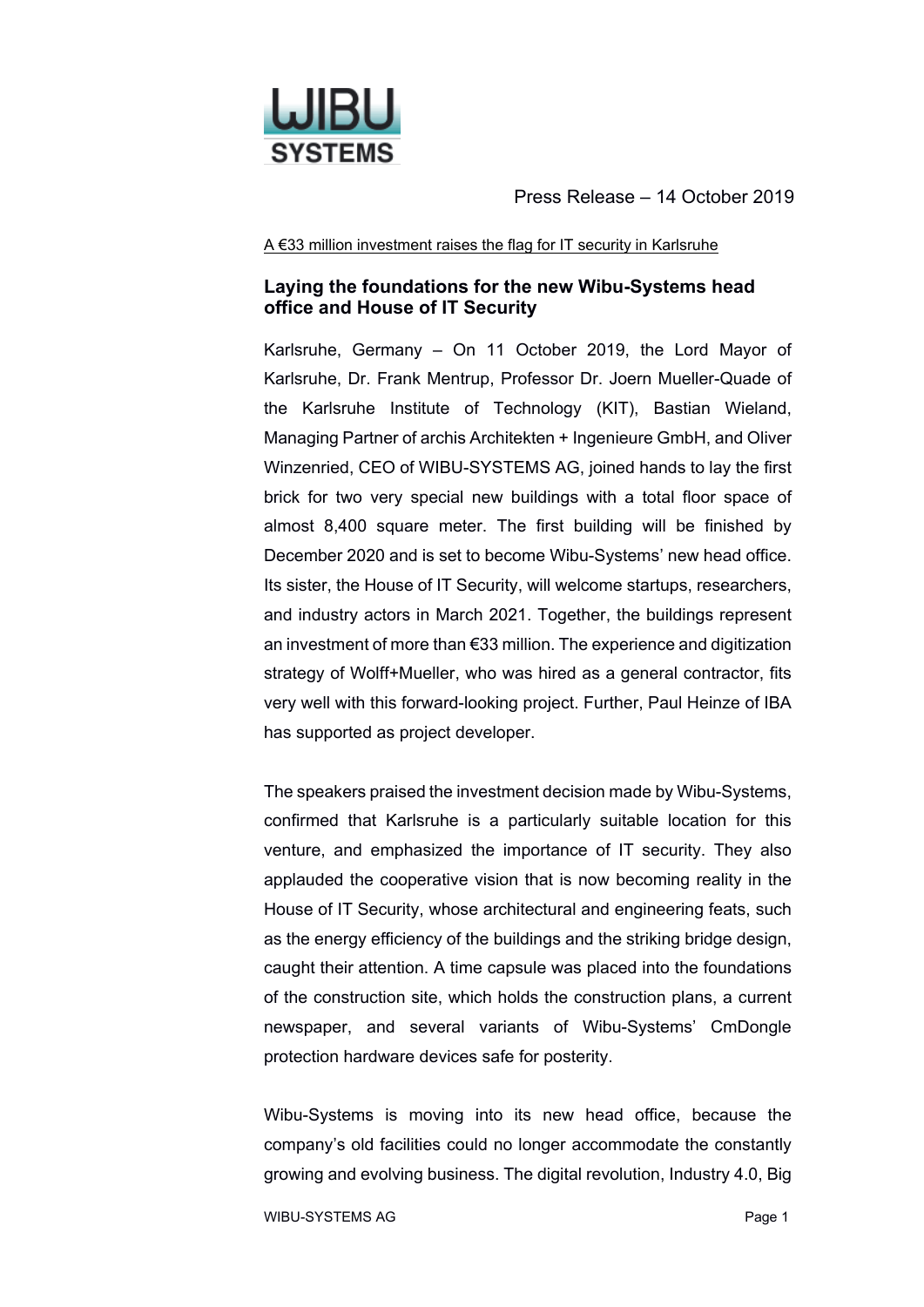

## Press Release – 14 October 2019

Data, and AI are heralding increasing demand for Wibu-Systems' protection, licensing, and security solutions – technologies born in Karlsruhe, but quietly serving users in products around the world, from architectural and engineering software to ATMs, on-board diagnostics in cars, medical devices, or the countless sensors making the Internet of Things possible. The energy-efficient design of the new building, with solar power, e-charging stations, UPS batteries, and top-of-therange smart building and security technology, will host enough space for many new and attractive jobs.

With the Karlsruhe Institute of Technology, the FZI Research Center for Information Technology, the Cyberforum, the commitment of our city of Karlsruhe, and the many companies based in the vicinity, the House of IT Security is the perfect place for up and coming IT security startups to find their first home and to spark a productive conversation in their field. It will allow them to follow their mission, create the solutions for the challenges of tomorrow, and turn their ideas into rewarding business models. IBA Immobilien from Baden-Baden has a 40% stake in the House of IT Security.

Oliver Winzenried explains: "Our idea of bringing established businesses and young startups together under one roof in the House of IT Security has been met with a great reception by both the city of Karlsruhe and the state government, even though this unfortunately could not translate into financial support for the important investment into our shared future. I believe that we need to bundle our skills and abilities to create the meaningful and viable IT security solutions that the global market is calling for. This new building is my way of saying: We are doing our part for this ambition."